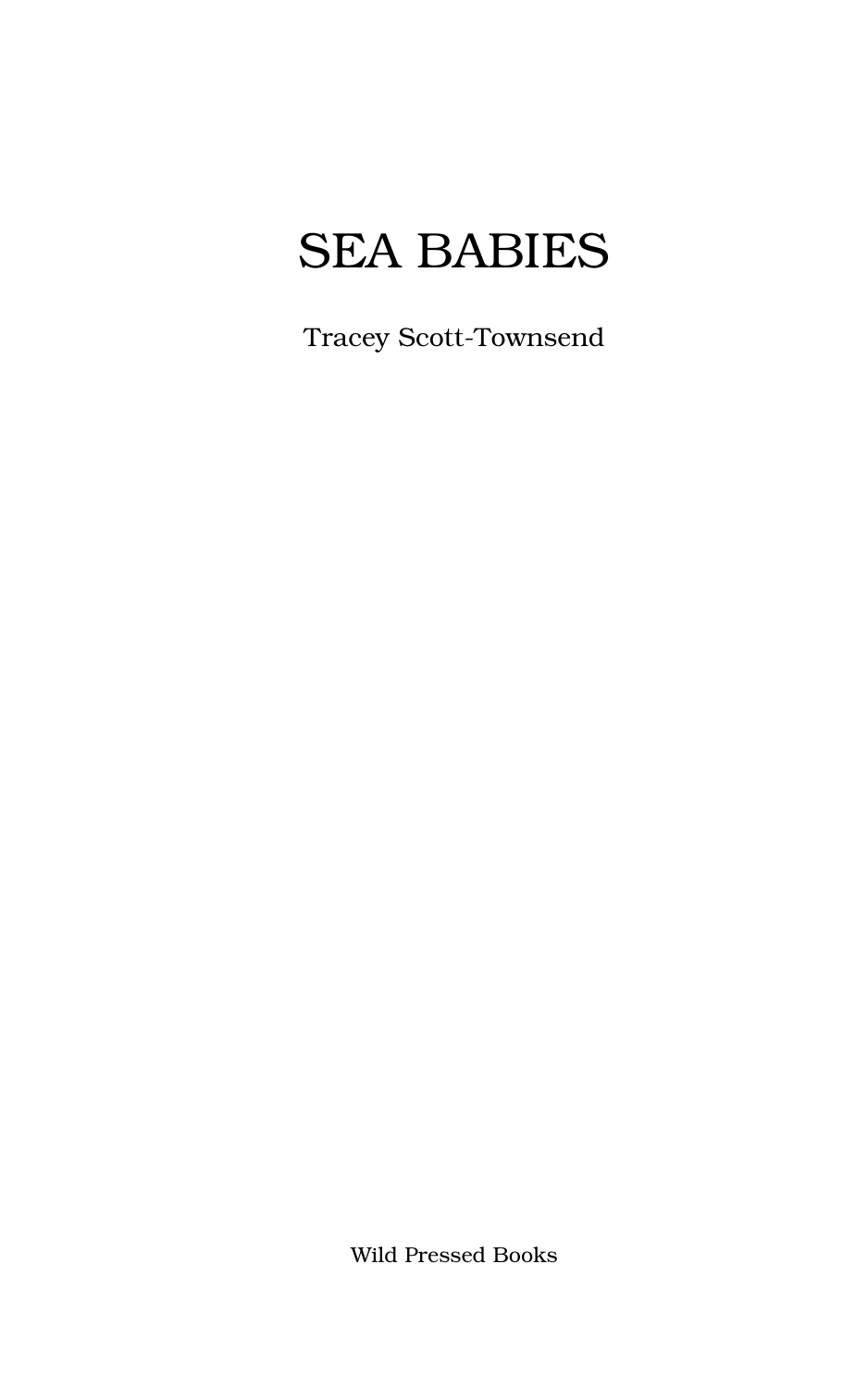## First Edition

This is a work of fiction. Name, characters and events are the product of the author's imagination. Any resemblance to actual events or persons, living or dead, is entirely coincidental. The publisher has no control over, and is not responsible for, any third party websites or their contents. Sea Babies (c) 2019 by Tracey Scott-Townsend.

Contact the author through their website: www.traceyscotttownsend.com Twitter: @authortrace Cover Design by Jane Dixon-Smith

ISBN: 9781916489639 Published by Wild Pressed Books: 2019 Wild Pressed Books, UK Business Reg. No. 09550738 http://www.wildpressedbooks.com All Rights Reserved.

No part of this publication may be reproduced or transmitted in any form by any means electronic, mechanical, photocopying, recording or otherwise, without the prior permission of the copyright owner.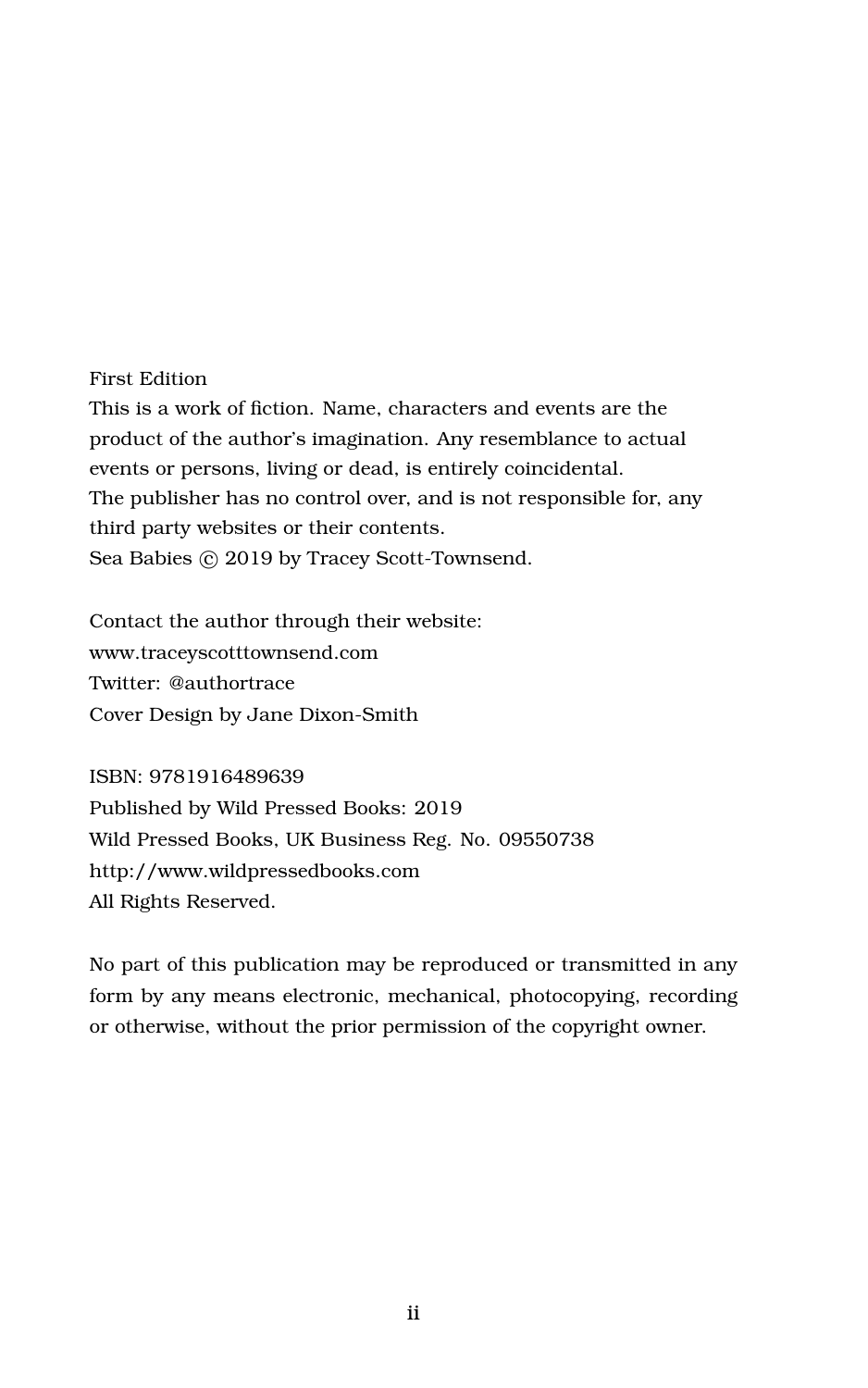**1**

## *Edinburgh, April 1983*

NEIL INCHES FORWARD blindly. His eyes are covered by the scarf – tied perhaps too tightly around his head. Lauren's painfully sensitive to every change of his expression. And the fact he put his trust in her.

'It pinches,' Neil says. He reminds her of Jesus. When she first laid eyes on him in the university canteen he looked just like Ted Neeley in her favourite film: brown shoulder-length hair with a hint of gold – intense blue eyes and tanned skin. He was even wearing a cream linen grandad shirt. Biblical. And leather sandals, in *March* (although, admittedly, it was a warm spring). She saw his friends as his disciples.

Lauren wants to be Mary Magdalene – the one in the film. She pulls him by the hand up Granny's Green Steps, both of them slightly out of breath. Grasping his warm fingers in hers she's corporeally aware of the slight tremor in Neil's hand. His pulse tipper-taps into her palm.

The slope below the castle is bathed in yellow light. Underneath, in the shadows of Kings Stables Road and Grassmarket, an evening chill descends but up here it's still warm. Squeezing her eyes shut she experiences a flickering aura from the warm sun on her face. Tendrils of hair lift off her forehead in the calm breeze. Above, in the castle grounds, bagpipe music whirls upwards. All the surrounding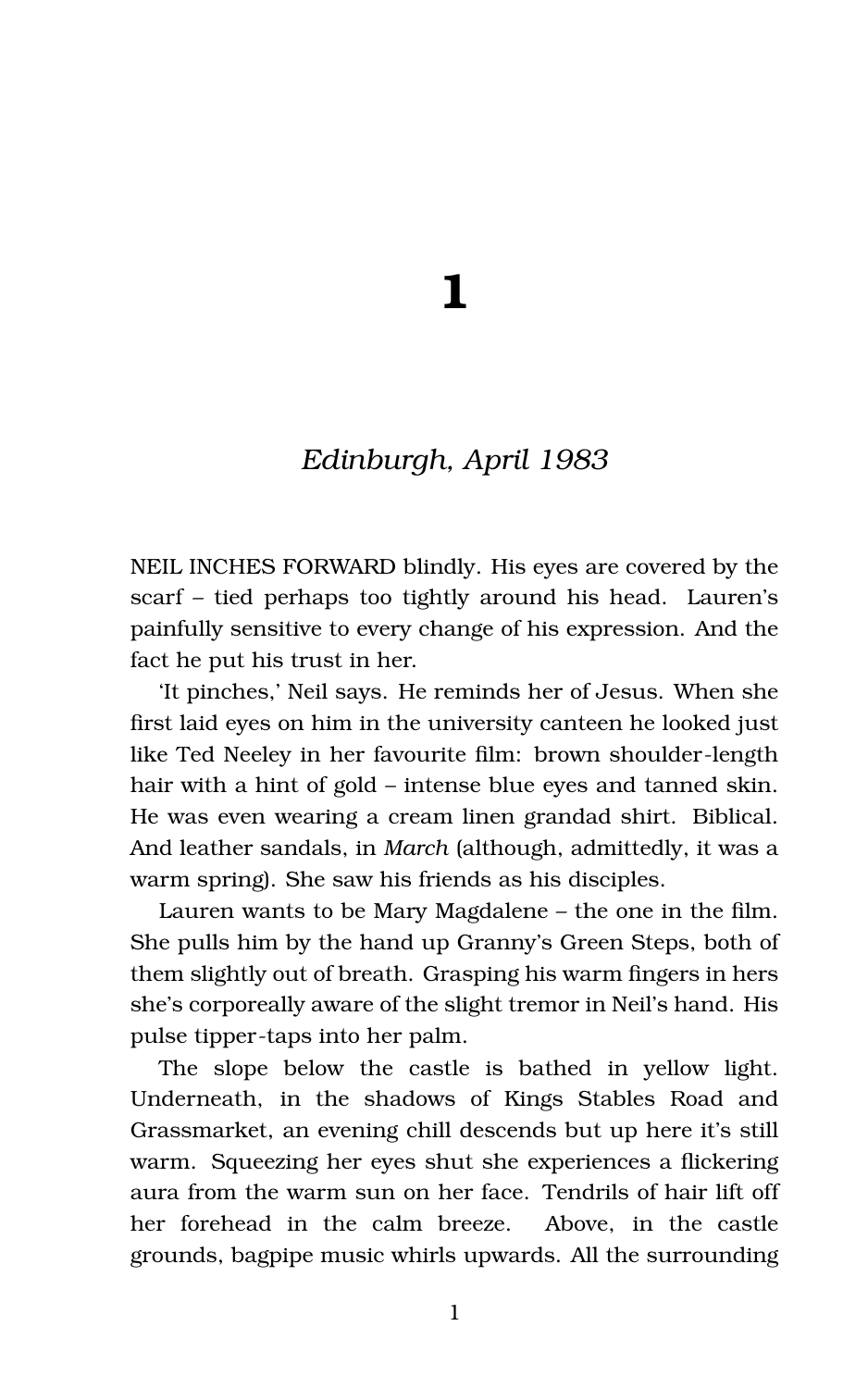sounds had mingled together when she could see, now each is distinct and separate: the pipes, the rush and blare of traffic from the road below, the chatter of local accents and unintelligible tourist babble. Footsteps, bumps and nudges from passers-by on both sides, moving up and down the steps. Lauren and Neil are stranded in the middle of it all.

Seagulls cry in the air between the castle and the streets below the hill. She forgets to open her eyes and stumbles, feels a sharp pain as her shin catches on the next step. Neil flips her round to face him. He's not wearing the scarf anymore. Without warning he covers her mouth with his and she can't breathe. *There couldn't be a better way to die*. She doesn't struggle, allows their lips to meld. When he peels away he glances as if surprised at his hands, falling from her shoulders. Lauren gasps for air. Neil's arms hang at his sides now. Her scarf lies on the ground at his feet.

'Sorry.' It's the first time they've kissed.

Her cheeks flare hot, she's been waiting for weeks for this, and yet, already, the responsibility's terrifying. It was only a game. And she was supposed to be in control.

'You took the blindfold off.' She blinks.

'Good job I did, someone had to be there to catch you.'

The intensity's too much. She turns and indicates across the slope of grass, out beyond the furthest picnicking couple. A lone reader at the far edge is surrounded by a pile of books. Dips her hand repeatedly into a bag of crisps, inserts each into her mouth as though into a slot machine.

'Look.' Lauren forces words from her closed throat. 'Rabbits. Hopping about everywhere. They're not bothered by the people at all.'

'Hopping *aboot*. Aye, they're *no* bothered, are they?'

'Ach, shu' up,' Lauren gives him a slap with the flat of her hand, tension released. 'I canna help how Ah speak, any more than you can, Mr *Caenada*. Mibbe we should both take elocution lessons, eh?'